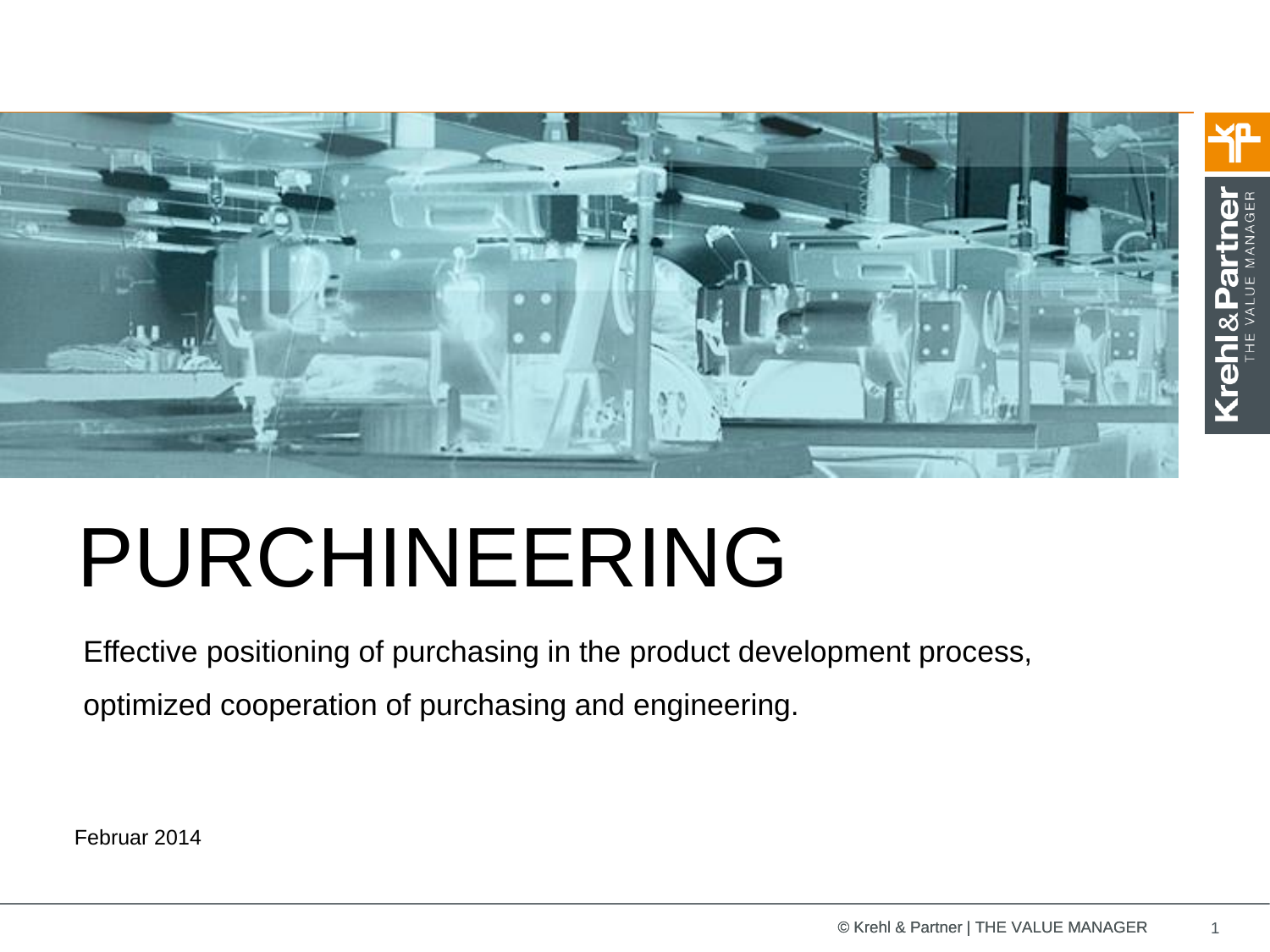- Krehl & Partner was established 1969 by Prof. Hermann Krehl, the "German Father of Value Analysis". He learned VA from the inventor L.D. Miles in the US.
- Competencies:

| <b>Products</b>  | - Product Strategy, Product Portfolio, Product Optimizing      |
|------------------|----------------------------------------------------------------|
| <b>Processes</b> | - Sales Process, Product Development Process, Delivery Process |
| <b>Projects</b>  | - Project culture, Project Organization, Project Management    |

- Special competence in product optimization and development process optimization, especially with the approach of Lean Development
- Head office is in Karlsruhe, Germany Back-Office and conference rooms
- Team: 19 employees, thereof 16 fix hired and freelance consultants
- Partners of Krehl & Partner Philipp Blattert, since 1996 Dr. Marc Pauwels, since 1999 Sebastian Meindl, since 2004
- Focus on medium-sized, product developing and manufacturing companies
- Successful Projects / References to production costs reduction of  $\varnothing$  25% (up to 50%)
- Implementation support until the evidence of the effectiveness of projects

#### Expertise gained > 40 years consulting and > 4.000 projects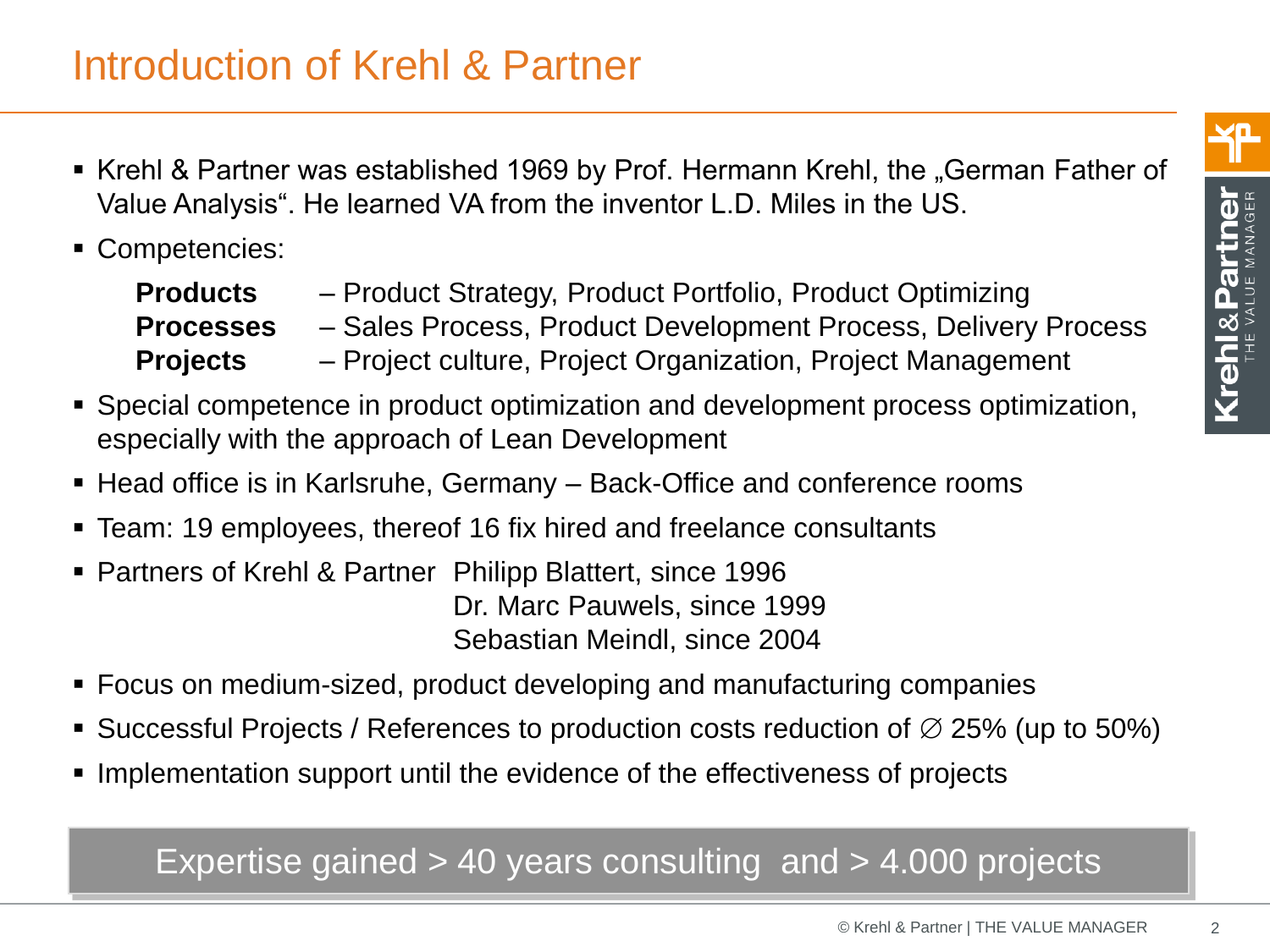Cooperation since 2013:

- Krehl & Partner complements the optimization approaches of CADENAS through approaches concerning product und prozesses
- Both approaches complement each other perfectly and offer the maximum benefit for all of our customers
- Krehl & Partner is using the software of CADENAS in Value Analysis projects
- PURCHINEERING-Master is offered as united training program from fourth quarter 2014
- Open initiative, more partners welcome





3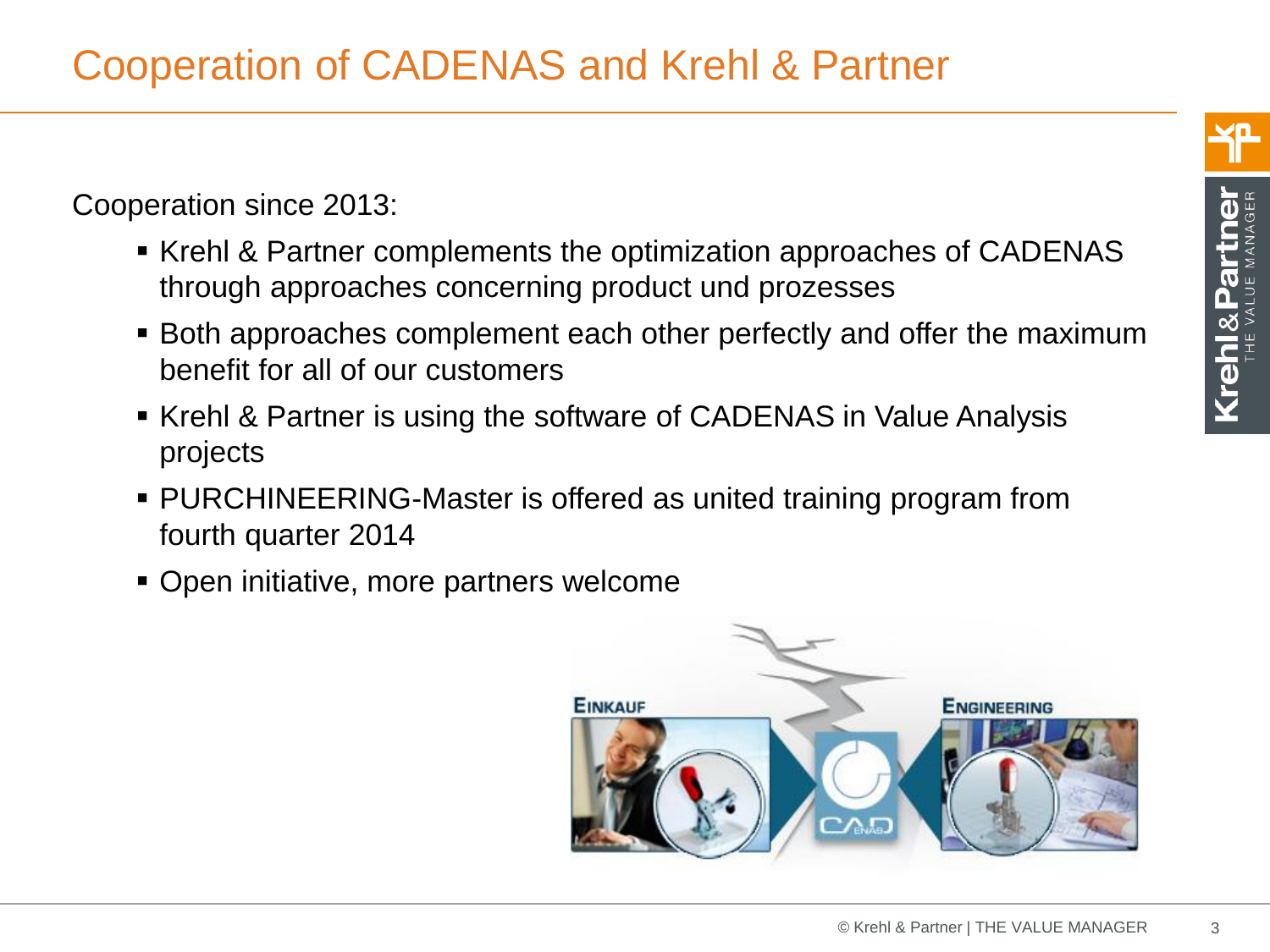#### PURCHINEERING is a combination of the words

"purchasing" and "engineering".

PURCHINEERING supports the optimized teamwork of purchasing and engineering.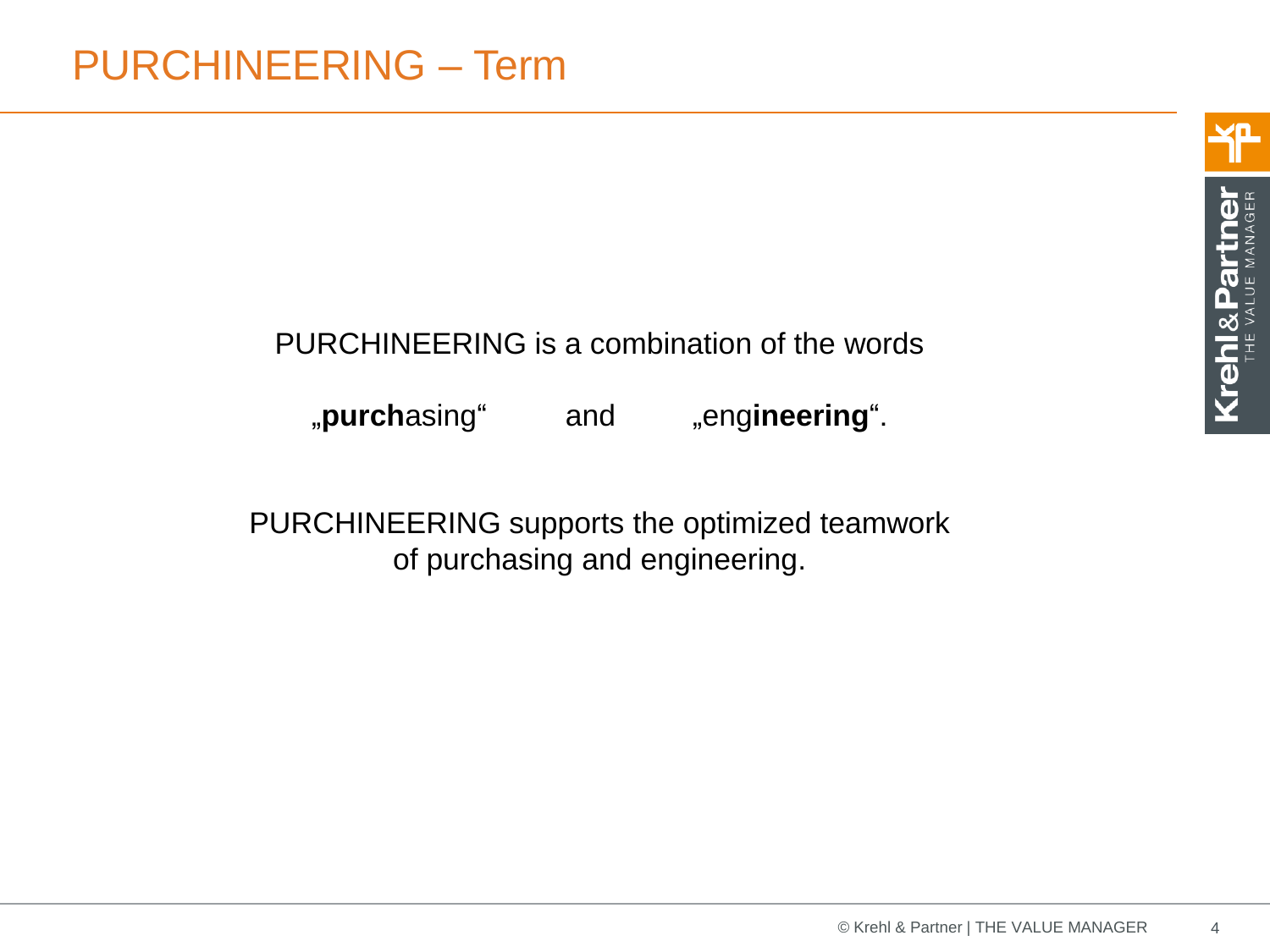## PURCHINEERING - Methods

- PURCHINEERING combines two methodologies in parts.
- On the one hand side the effective product optimization through use of elements of value analysis methodology.
- On the other side the optimization of processes in purchasing and product development through use of elements of the LEAN approach.



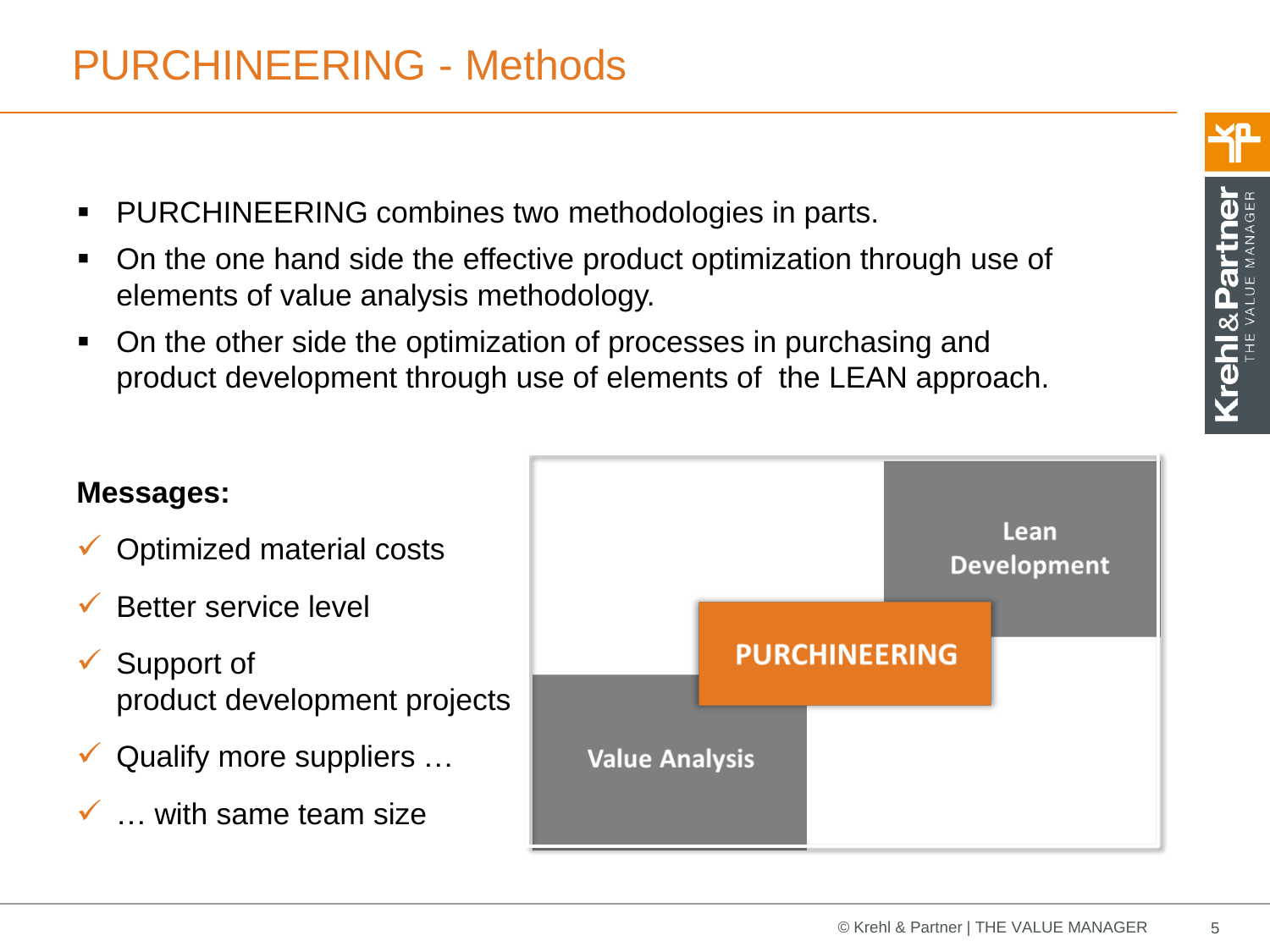#### Tasks and requirements

- The PURCHINEERING-Master has experience and the ability to get things done
- Knowledge about technique and methods are required
- He has commercial responsibility
- And defines milestones and planning
- He is responsible for the project selection
- And the correct execution of projects
- He decides what tasks have to be trained
- And looks after the correct applicationung of methods
- He knows very well customers and supplier networks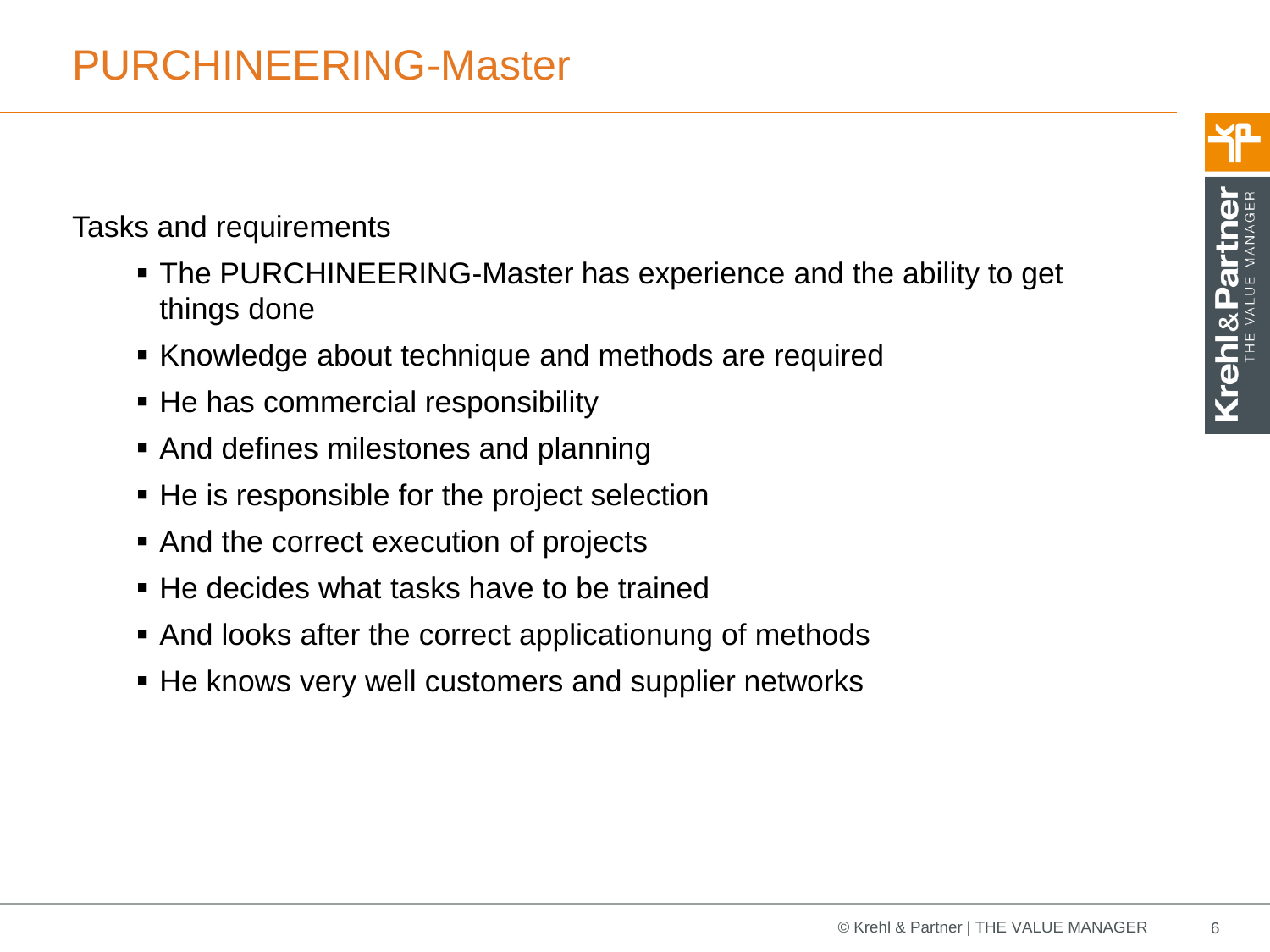# PURCHINEERING – Example



- Process optimization in purchasing and engineering leads to free ressources, necessary for more intensive supplier search and qualification
- Strict project management, strong visualization in supplier communication, meetings and controlling
- Regular visit of the most important suppliers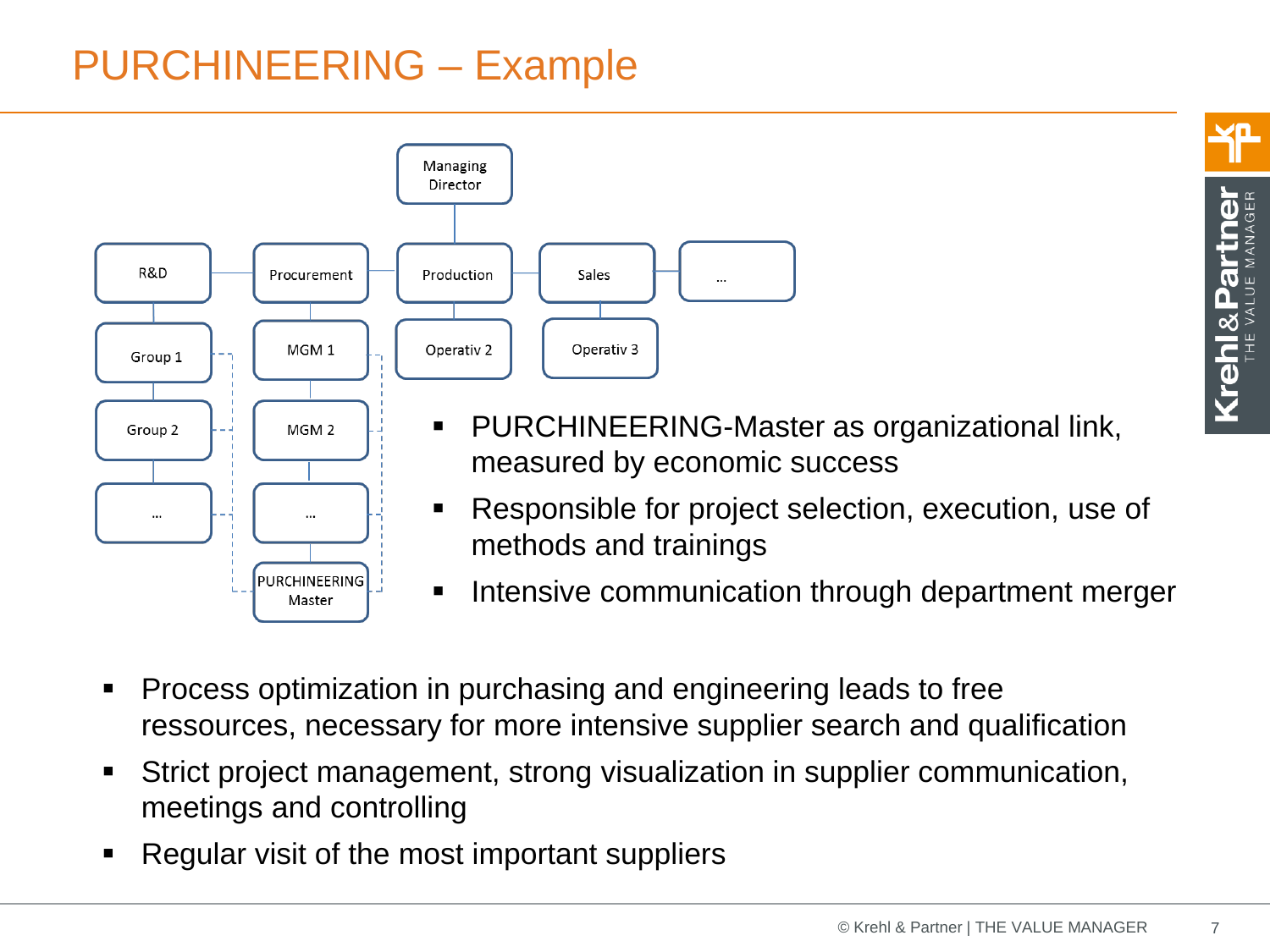# PURCHINEERING – Elements

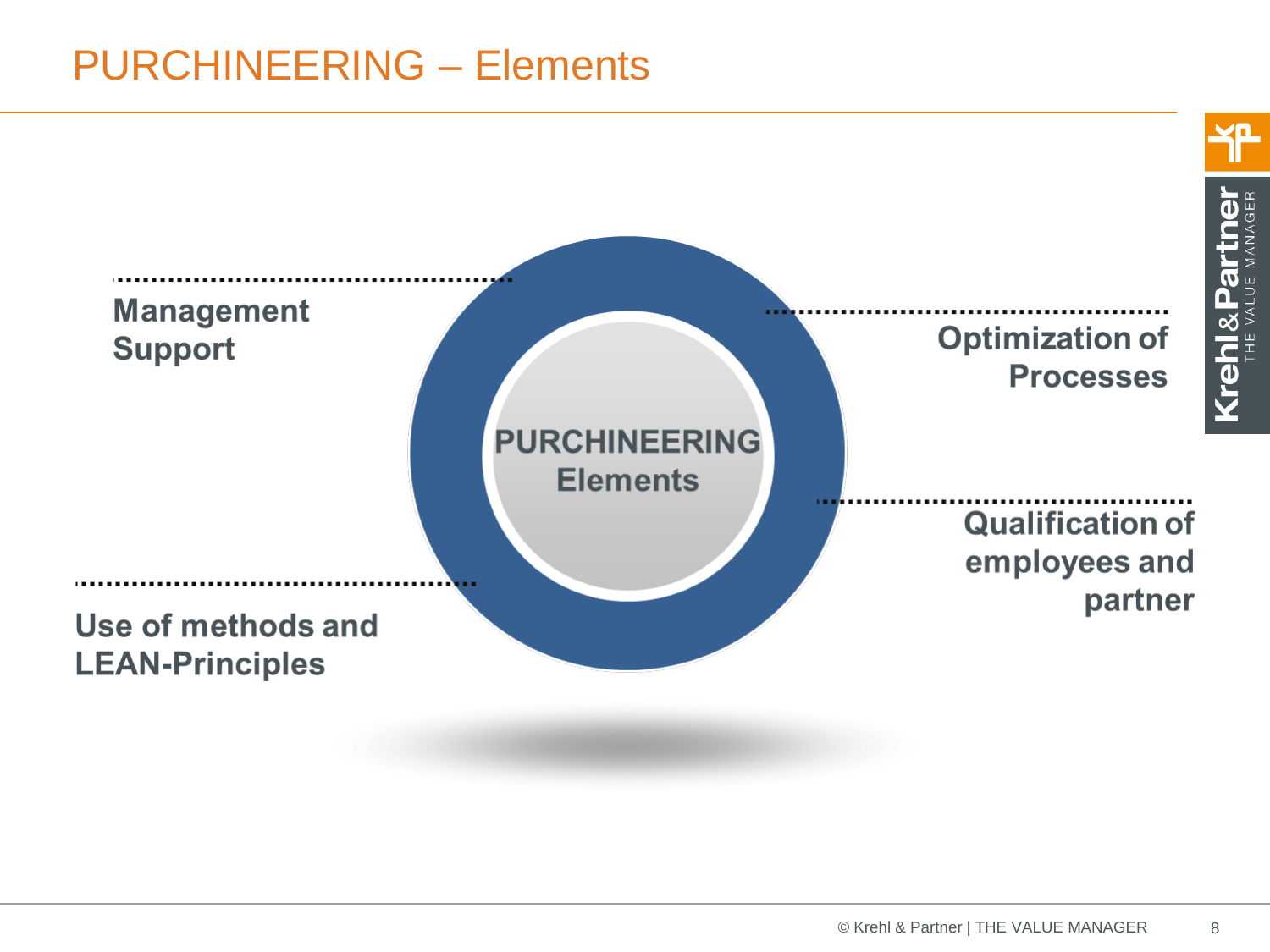# PURCHINEERING – Management Support

- Clear commitment to
	- Use of LEAN-Principles, clear customer focus
	- Optimization of Processes, from Push to Pull
	- Qualification of employees and suppliers
	- More focus on longterm effects
- **Provide the necessary resources**
- Delegation of competence to team and project manager
- Clear and fast decisions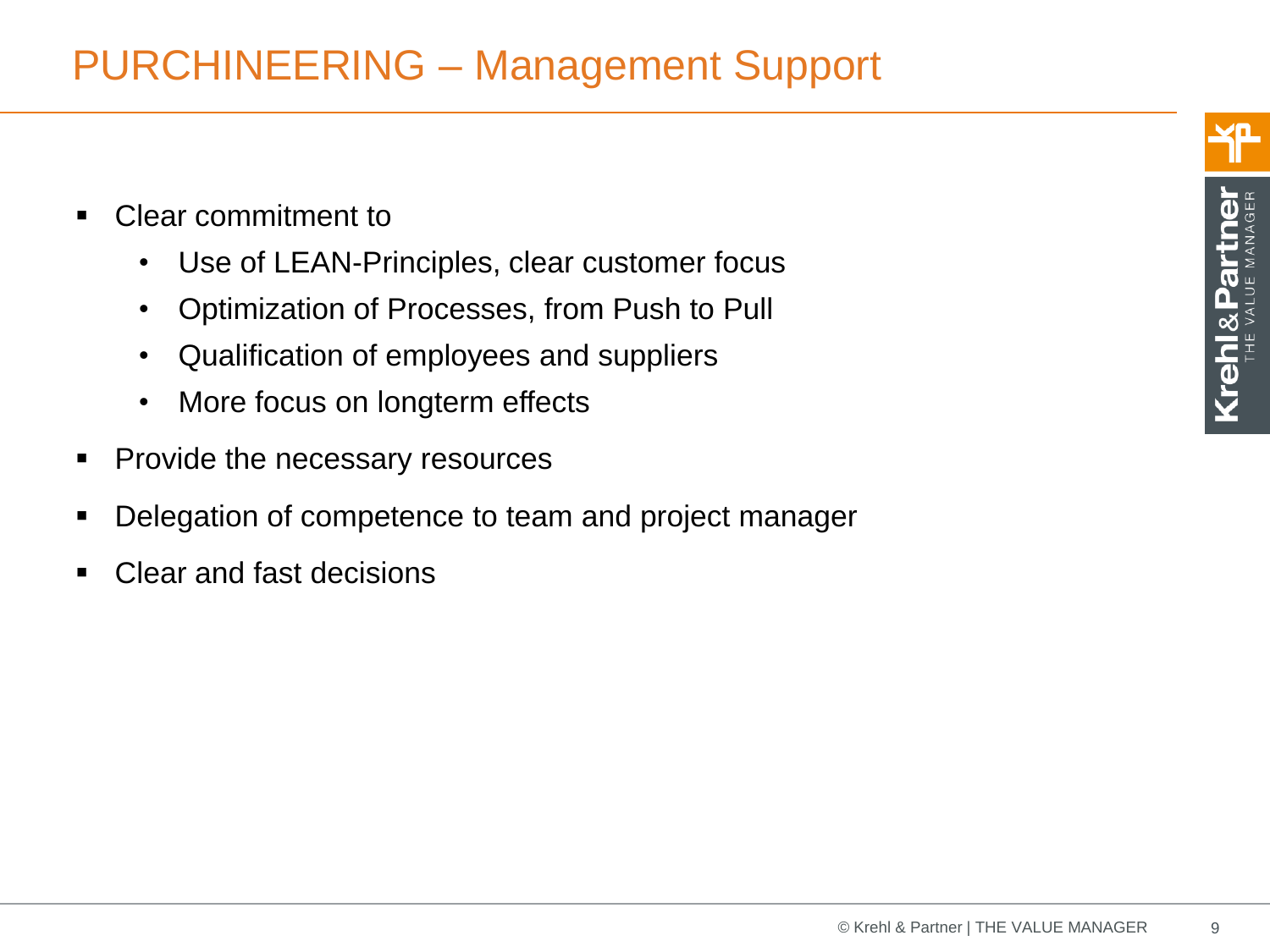- Balance with product portfolio and development process
- Ongoing qualification of existing and new suppliers
- Potential suppliers to be selected by departments
- Avoid waste internal and external, e.g.
	- Communication problems
	- Information has to be collected from many different sources
	- Late supply, not complete, imprecise information
	- Unnecessary serial work
	- Unclear decision criteria
	- Unplanned multitasking
	- Transmission errors
	- Too many details

• …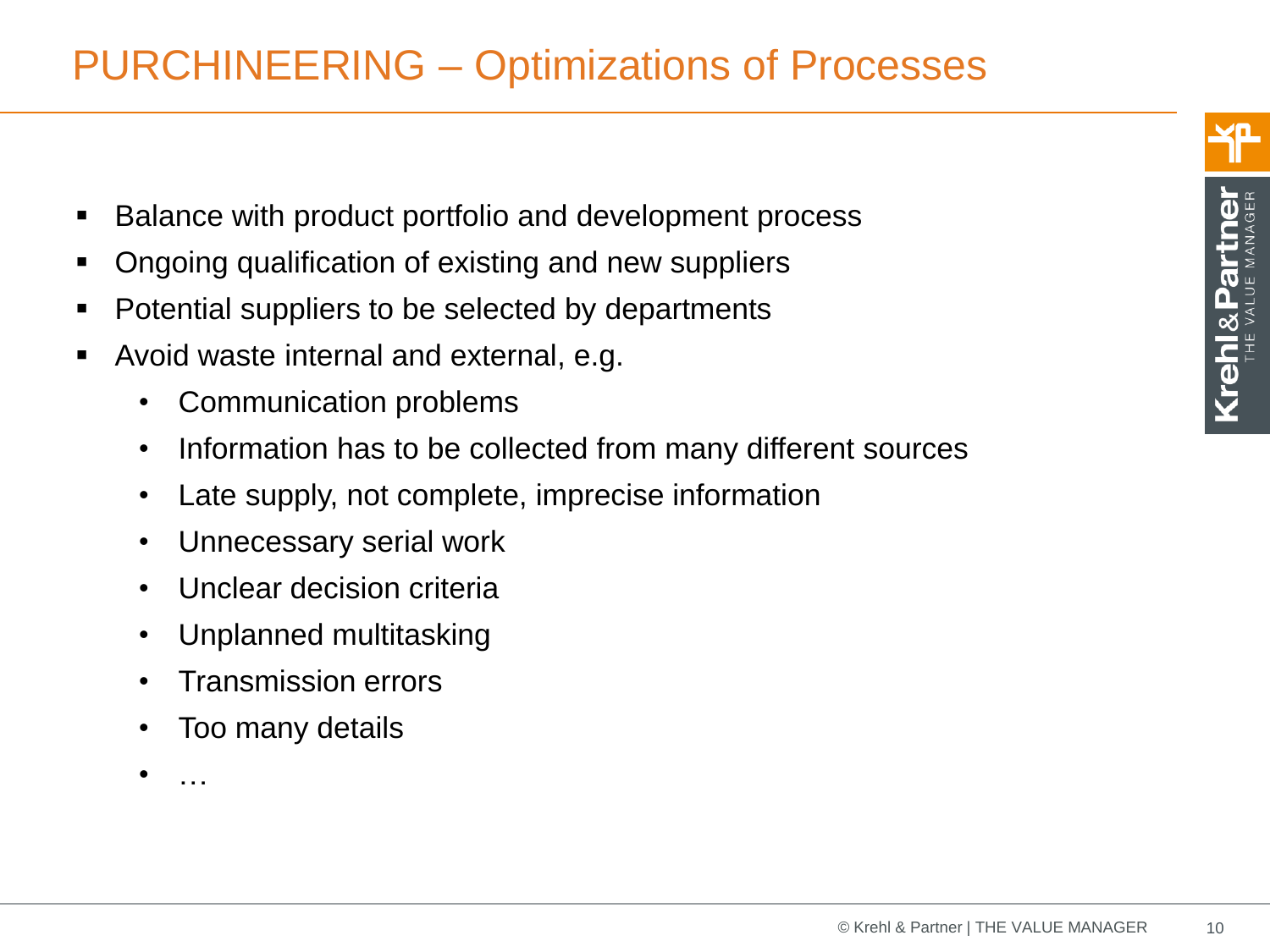# PURCHINEERING – Qualification of employees and partner

- Qualification of employees and suppliers as required (not more)
- Employees and suppliers have to be treated as important asset
- **IF Intensive search and selection of suitable employees and suppliers**
- Necessary qualification of suppliers have to be verified by frequent supplier visits
- A Supplier becomes THE right partner
- Regular feedbacks and decision about necessary qualification measures
- **Extensive offer of different trainings**
- Employees pick trainings by themselves when they need it (Pull)
- Lessons-Learned after failure and correction and short description in a database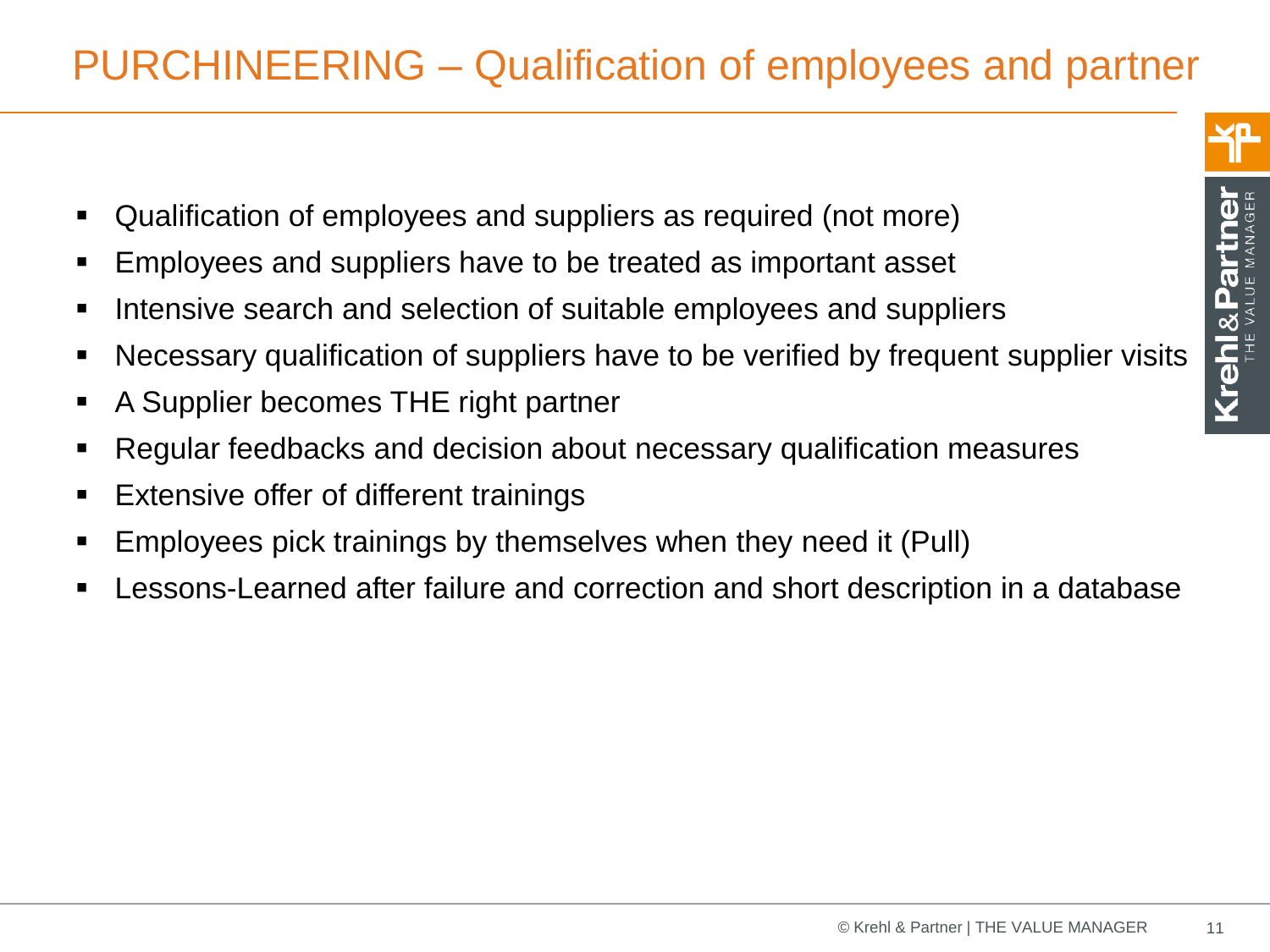- Clear customer focus
- Reduce waste, add value
- **Standardization of recurrent processes**
- Use of mature technologies for the procurement process
- Value Analysis workshops to optimize products
- Value stram analysis für process optimizations
- Product and cost analysis to support purchasing
- Visual communication, e.g. compact reporting, mainly graphically
- Support meetings by using sketches, samples, fotos, and perhaps prototypes – be more visual
- Simulation of processes and technical alternatives
- Collect findings on site, e.g. try itself, produce , assemble, deliver, draw, …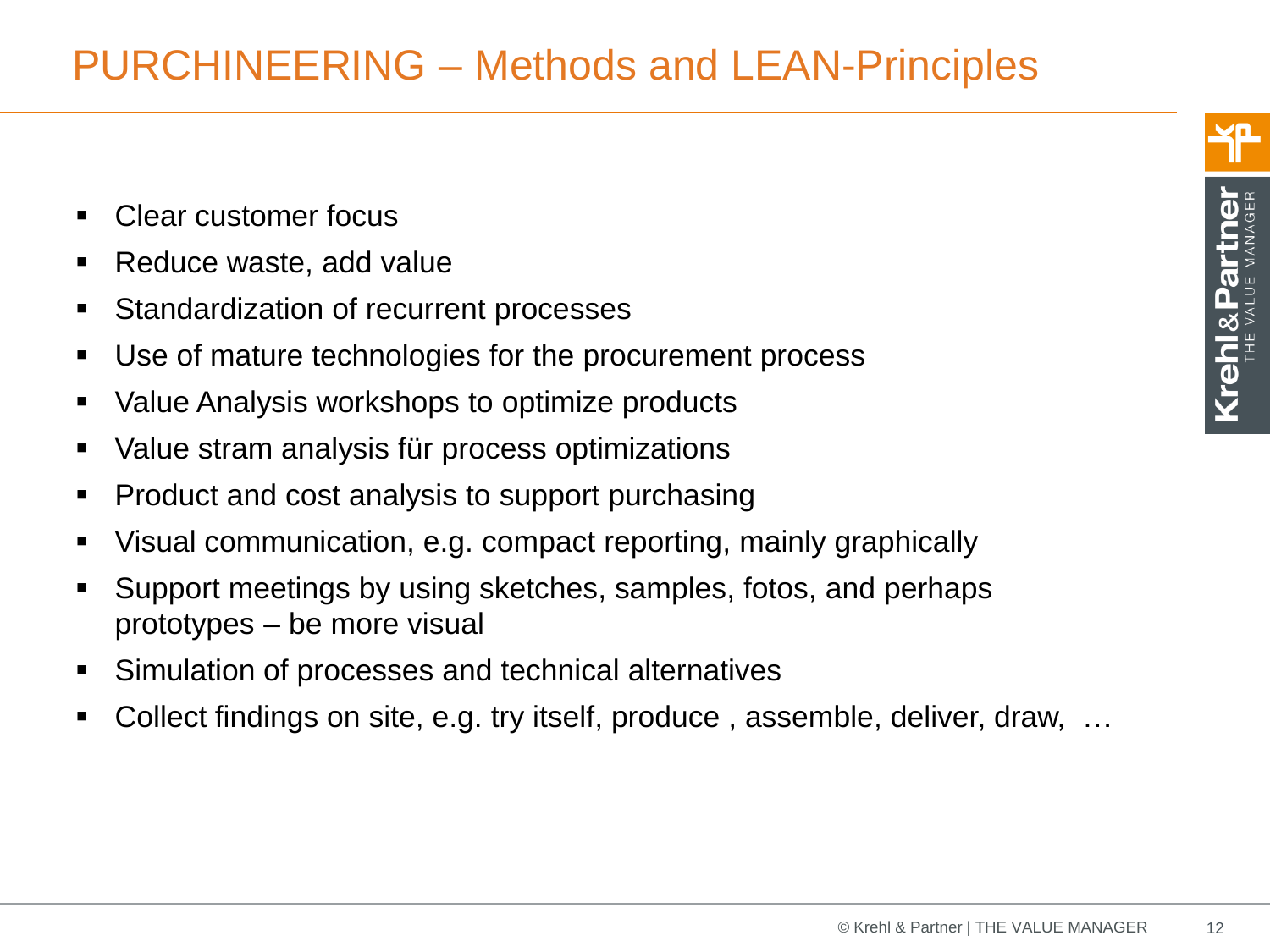# PURCHINEERING – Super Market Principle



The product development shall have the option to choose the right supplier as in the supermarket.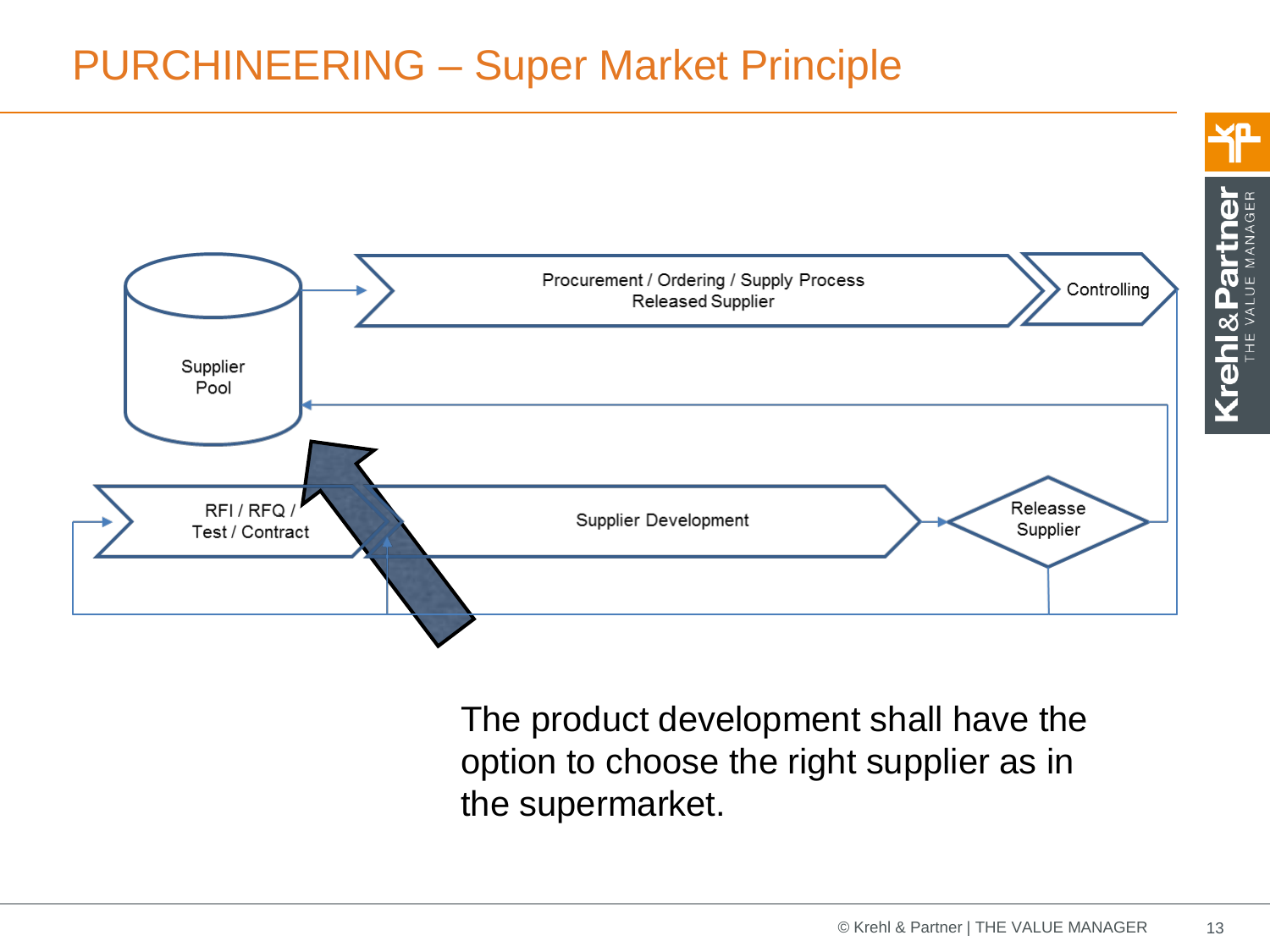- At the beginning there is an idea, we have to check if this idea can be realized with existing technology. Perhaps it is necessary to find external partners, like display producer.
- Purchasing has to start from the very first beginning.
- The right suppliers have to be identified and qualified during the first phase, before the product development starts.

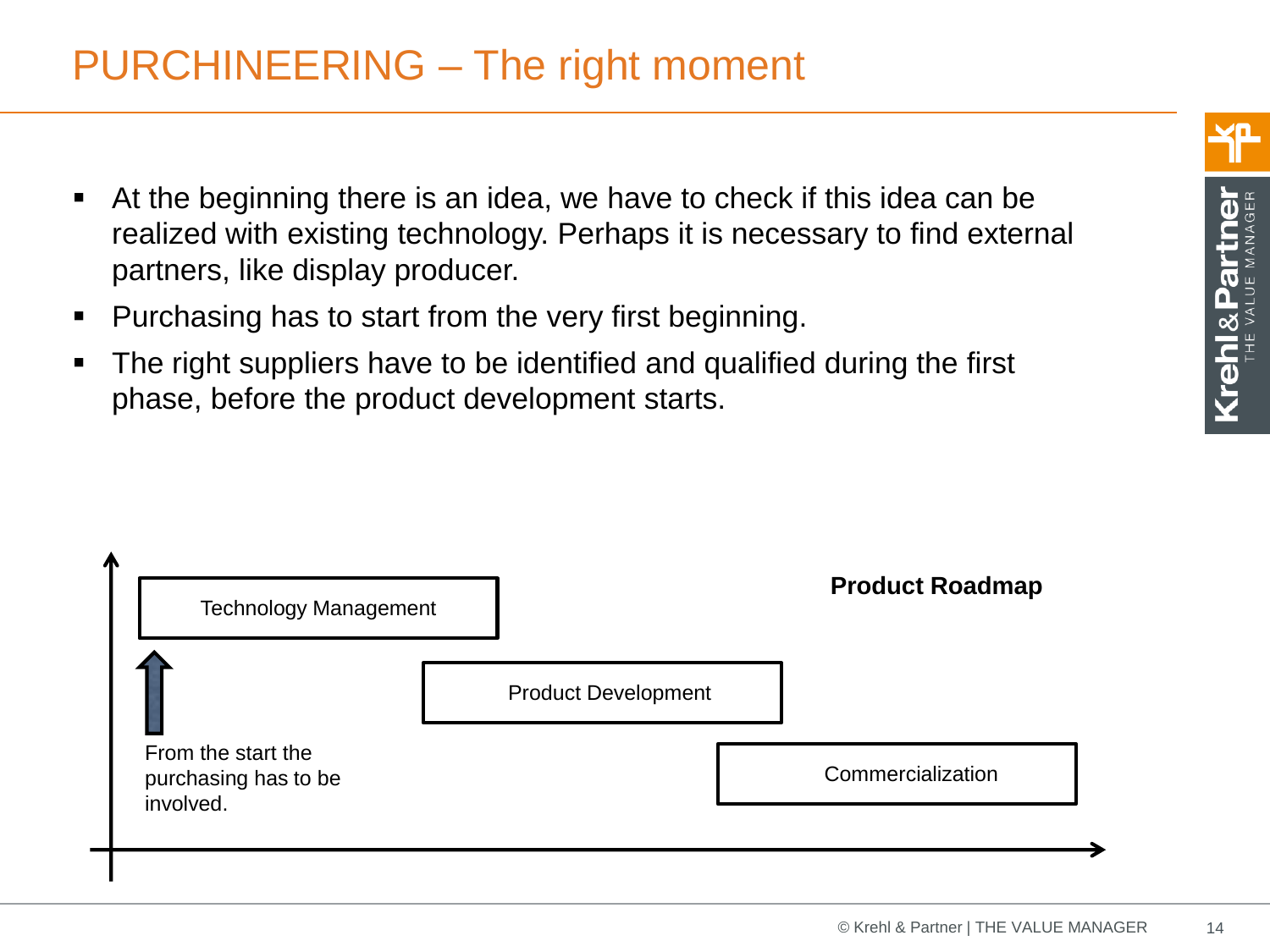- To find the right partner a list of requirements is necessary
- According to this criterias the worldwide search for partners can start
- Chose the right partner accordingly
- **Example 2** Qualify the partner
- **Criterias can be:**
	- $\checkmark$  Searched Technology can be handled
	- $\checkmark$  Financial stability
	- $\checkmark$  Qualification of employees
	- $\checkmark$  Good cooperation possible
	- $\checkmark$  Good delivery performance
	- $\checkmark$  Attractive price level
	- $\checkmark$  Open minded regarding changes
	- $\checkmark$  Other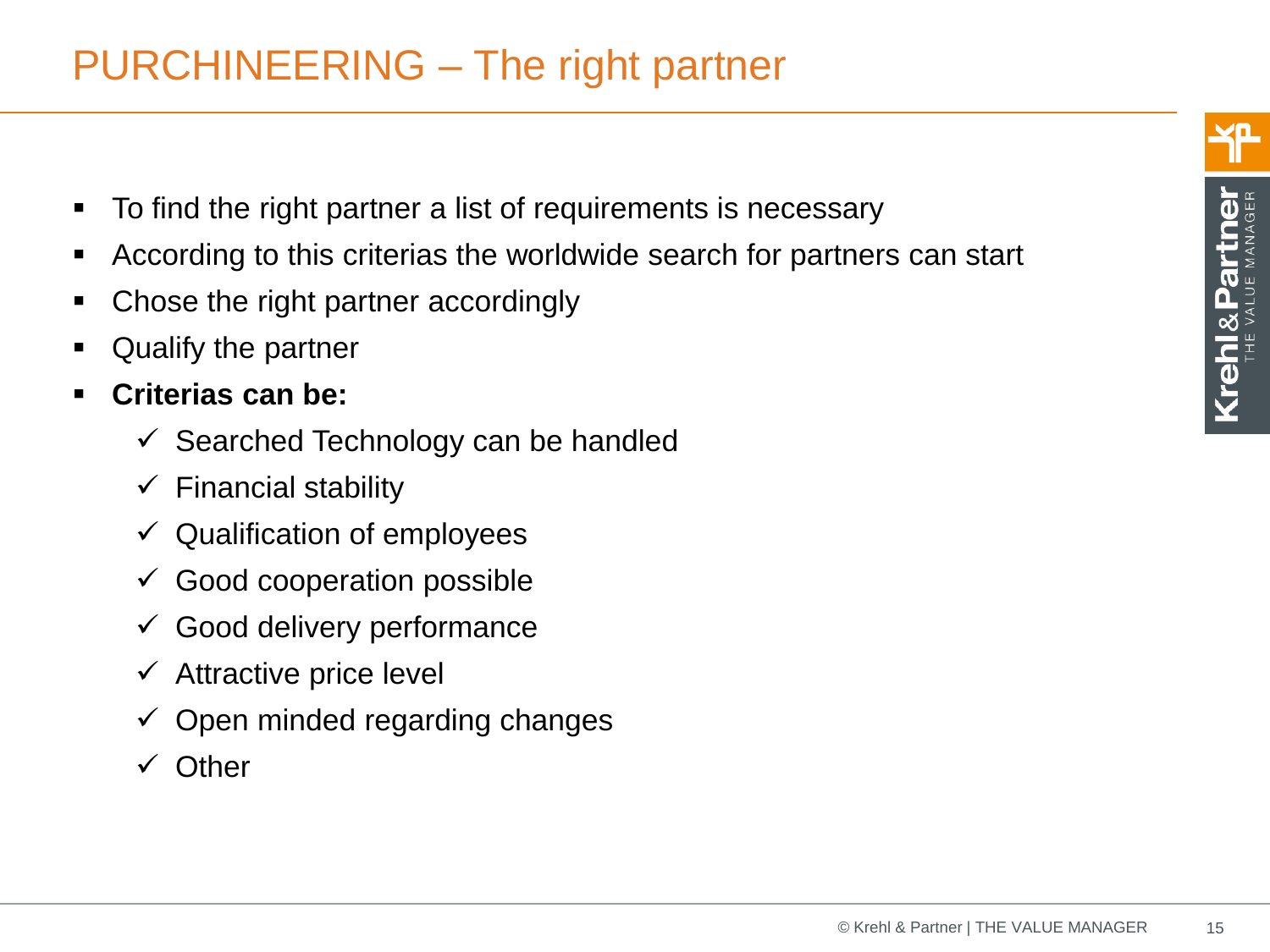## PURCHINEERING - Overview

- Maximize profits
- Support of development projects
- Accelaration of lead time
- Shorten "Time to Market"
- Optimization of processes in purchasing and suppliers
- Qualification of employees and suppliers
- Selective use of powerful methods such as Value Analysis
- **Integrating the strategically important suppliers**
- Reasonable standardization of products and processes
- Run more projects with same team strength
- Reduce the conflicts between the departments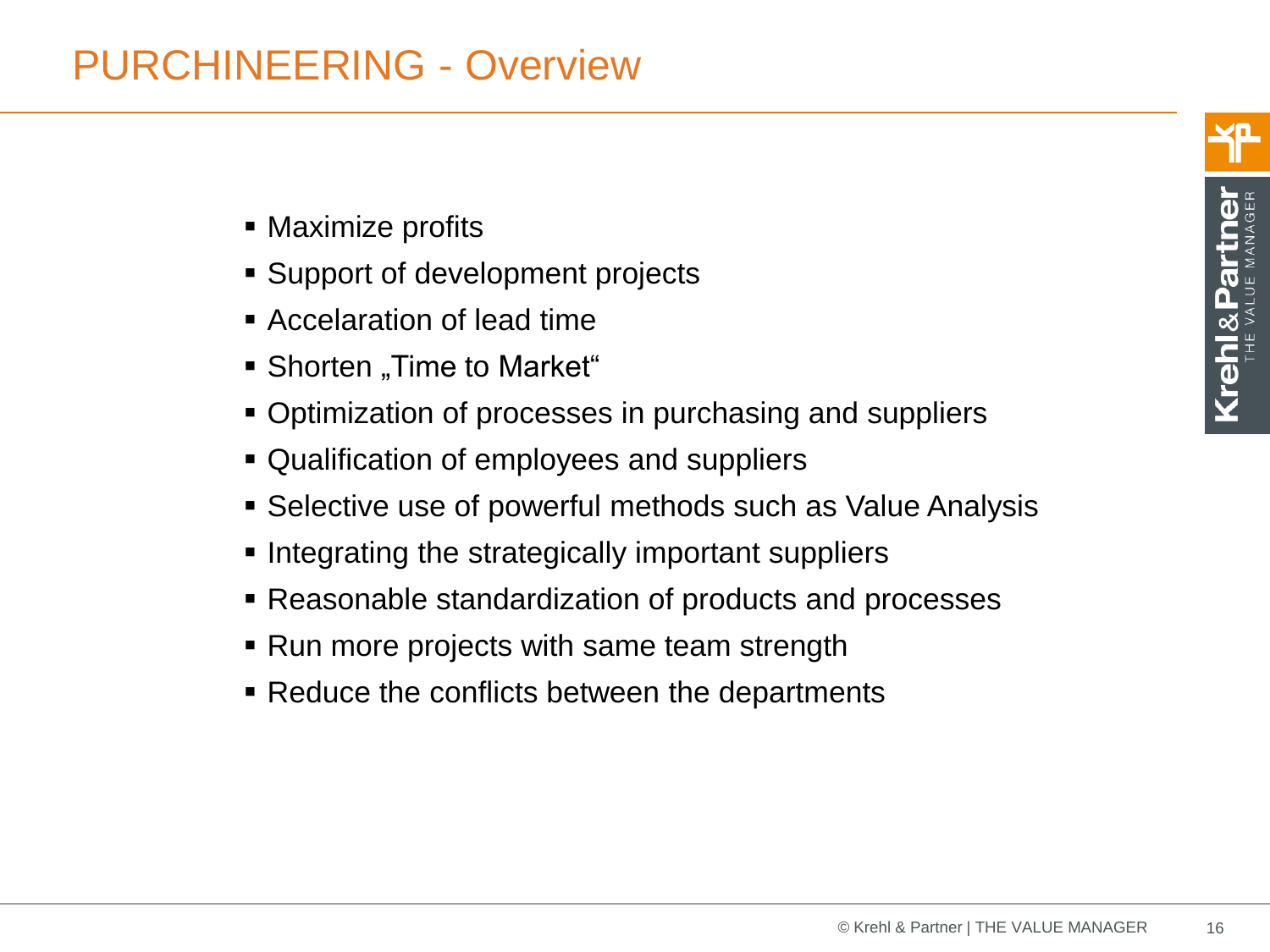In 7 modules to certified PURCHINEERING-Master:

- Module 1: Optimize Purchasing, Purchasing Assessment
- Module 2: Methods for purchasing and engineering
- Module 3: Efficient product development process
- Module 4: Value Analysis with and without suppliers
- Module 5: Supplier management, from supplier to partner
- Module 6: Reasonable use of IT-Tools
- Module 7: PURCHINEERING-Master Interaction of elements (exam and certificate)

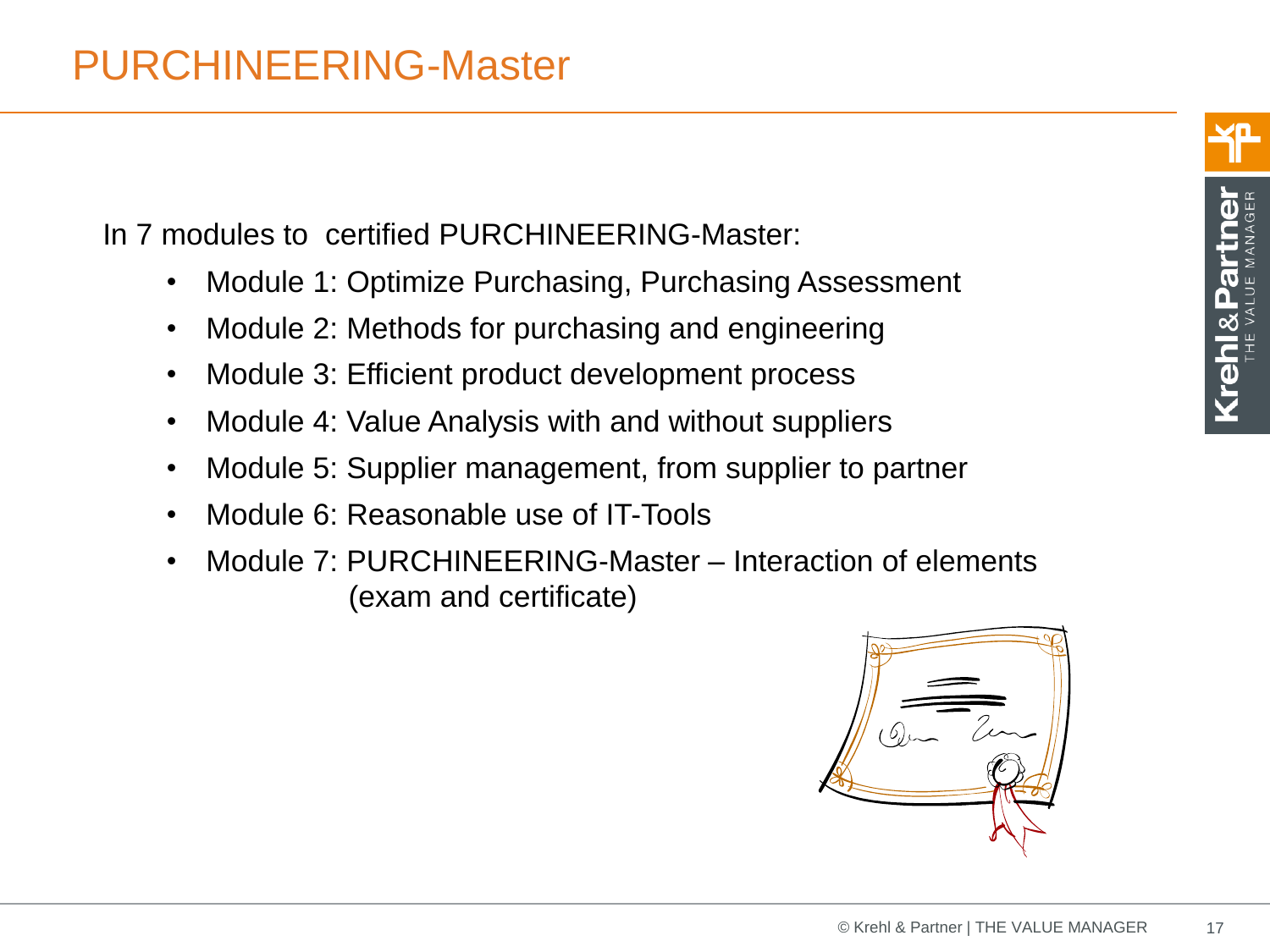## Einkaufsthemen bei Krehl & Partner

<u>(rehi&P</u>

- **PURCHINEERING**
- **PURCHINEERING-Master**
- **Purchasing Assessment**
- **Supplier Management**
- **Value Analysis with suppliers**
- **Product Cost Analysis**
- **Purchasing Process Optimization**
- **Purchasing Strategy**
- **Global Sourcing**

For questions we are at your disposal. Visit also our website [www.einkauf-optimieren.com](http://www.einkauf-optimieren.com/).